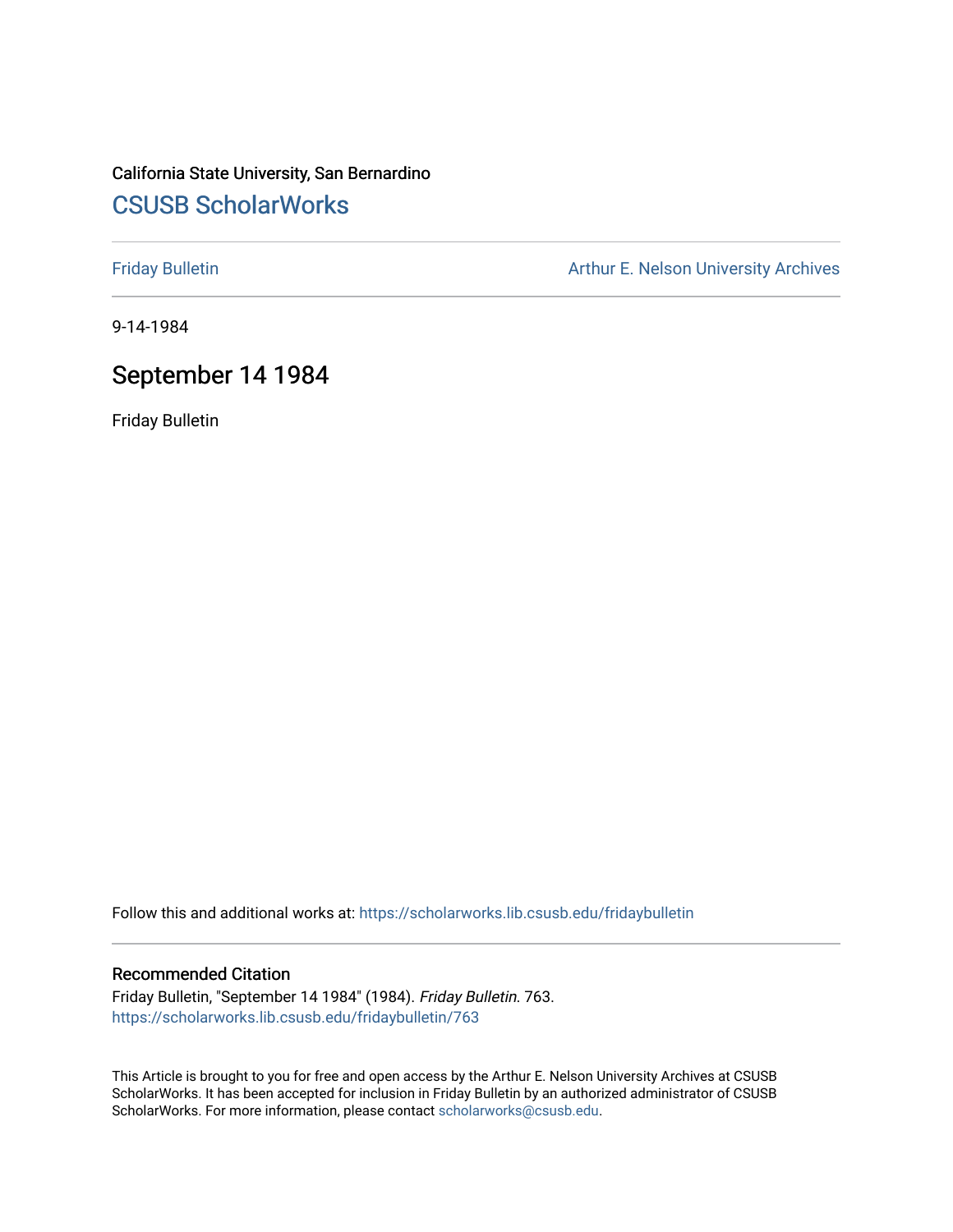# THE BULLETIN SEP 14 1984 SEPTEMBER 14, 1984

**California State University San Bernardino** 

LIBRATI

President Evans Sees **The coming year will be even better than the last**. Unparalleled Opportunities which already was a banner year, President Anthony H. Evans said Tuesday morning in his annual "state of the university" address which

marked the beginning of Cal State's 20th year of operation.

The nature of the Inland Empire affords the institution "unparalleled opportunities" to add student enrollment, to serve minority students, to prepare more teachers and to respond to the special needs of today's students, he said.

The region now has one of the lowest rates of high school graduation. The percentages of students going on to college--whether a community college, the CSU or the DC system--is lower than the state average. "We will have to reach out again and again to reach these students," he said. A fourth of the area population is minority. How ever, national statistics show one out of eight blacks and one of 14 Hispanics earn a college degree, compared to one of four Anglos. "Our indigenous population affords spectacular opportunities for service, growth and development," he added.

A "pivotal achievement" of the past year was the rare 10-year accreditation granted to the university by the Western Assn. of Schools and Universities. "Our self-study was judged to be a model for the region," the president said. "We are pleased that the WASC team found the institution to be in compliance with all eight standards in the accreditation process." The WASC report cited affirmative action as an area for additional progress to be made, the president said. The Affirmative Action Steering Committee, appointed this summer, has developed some thoughtful recommendations which will be shared, he added.

The institution's elevation to university status in July was described by the president as the "high water mark" of the year, followed in importance by the approval of funds for planning the new faculty office building. Saying the university has acute space problems. Dr. Evans requested faculty and staff patience until the building is completed in  $2\frac{1}{2}-3$  years. "We do need another building--and there will be others," he said.

The president commended the Office of Extended Education (formerly called Continuing Education) for its 45 percent growth in the past year. "We're solvent again," he added. Other areas of strength cited by the president included the soundness of programs in the School of Education, which underwent a rigorous review in the past year; the automation and professionalizing of the admissions program; adding of new programs, concentrations and certificates to increase the breadth of the academic program; growth of off-campus offerings in the High Desert and the Coachella Valley; quickening of activities in student affairs; introduction of intercollegiate athletics, which will serve the students well; notable efforts in planning and use of resources; healthy progress in grant applications, with \$630,000 received in 16 grants; and more sophisticated budgeting systems.

Dr. Evans described the goals of the university as educating students for life and preserving and expanding the quality of the institution. "We have a stable environment, adequate finances, a steller faculty and staff and the right mentality. We rec ognize the quality of the institution cannot rise higher than the quality of the faculty. Our most distinctive feature is the quality of our faculty and staff."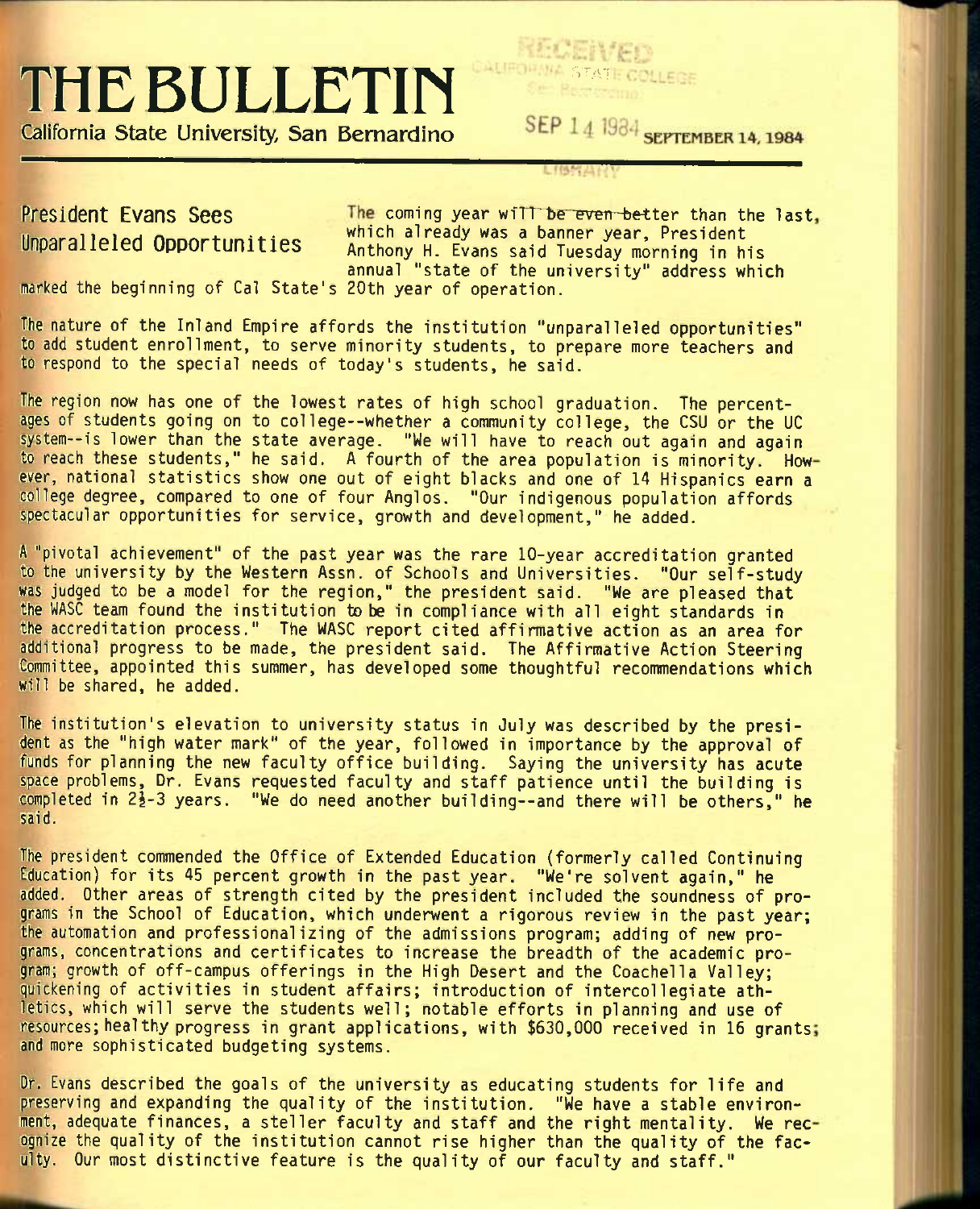# **Dr. Buchen Takes Wisconsin Post**

Dr. Irving Buchen, dean of the School of Humanities for five years, has been named vice chancellor of academic affairs at the University of Wisconsin, Stevens Point. He will remain here until Nov. 30.

A national search will be launched for a permanent replacement for Dr. Buchen. Dr. Ward McAfee, acting vice president for academic affairs, now is seeking nominations from the humanities faculty for an acting dean.

"His charm and energy will be sorely missed by those of us in the administration who worked with Dr. Buchen. We wish him well in his new position. I'm sure he will leave his distinct mark at Stevens Point as he has done here," Dr. McAfee said.

Dr. Buchen, who taught at Fairleigh Dickenson University for 19 years before coming to Cal State, has a background in teaching, research and administration. Additionally, he has taught at Pennsylvania State University and Johns Hopkins University and has been a director of English at Maryland Institute.

He received his B.A. in English and history and his M.A. degree in English from New York University. He earned his Ph.D. from Johns Hopkins University.

**Computer Center** An open house for faculty and staff to preview the new microcomputer lab in PL 8 will be held from 9 to 11 a.m., Wednes-**HOldS Open House** day, Sept. 19. The 24-station IBM Personnal Computer lab will be used mainly to support programs in the School of Business

and Public Administration, particularly the new information management concentration.

Training opportunities for faculty and staff will be discussed. A continental breakfast will be served outside PL 8 during the open house, courtesy of the Computer Center and the School of Business and Public Administration.

**Volunteers Needed For** Faculty, staff and students are being sought as volun-Academic Decathlon teers for the San Bernardino County Academic Decathlon to be on campus Saturday, Nov. 17. The event is sponsored by the San Bernardino County Schools Office, and

the winning high school team will compete in state competition this December.

Volunteer test proctors, aides, runners, interview and speech judges will be needed during the all day event. Persons may register to participate with Glenda Jackson in Relations with Schools at Ext. 7608 by Monday, Sept. 24.

More than 180 high school juniors and seniors, in six-member teams, will be testing their academic skills in economics, English and literature, fine arts, mathematics, communications, and physical, biological and social sciences. Twenty schools are expected to be represented.

*The California State University, San Bernardino WUETIN is published by the Public Affairs Office, AD 117, Ext. 7558. ItefiG for publication should be received in writing by nocn Tuesday.* 

|                   | Edna Steinman, Director of Public Affairs |       |
|-------------------|-------------------------------------------|-------|
| Editor Ken Miller | Calendar Items Ruth Moran                 |       |
| Volume 20         | Printed in the Duplicating Center         | No. 2 |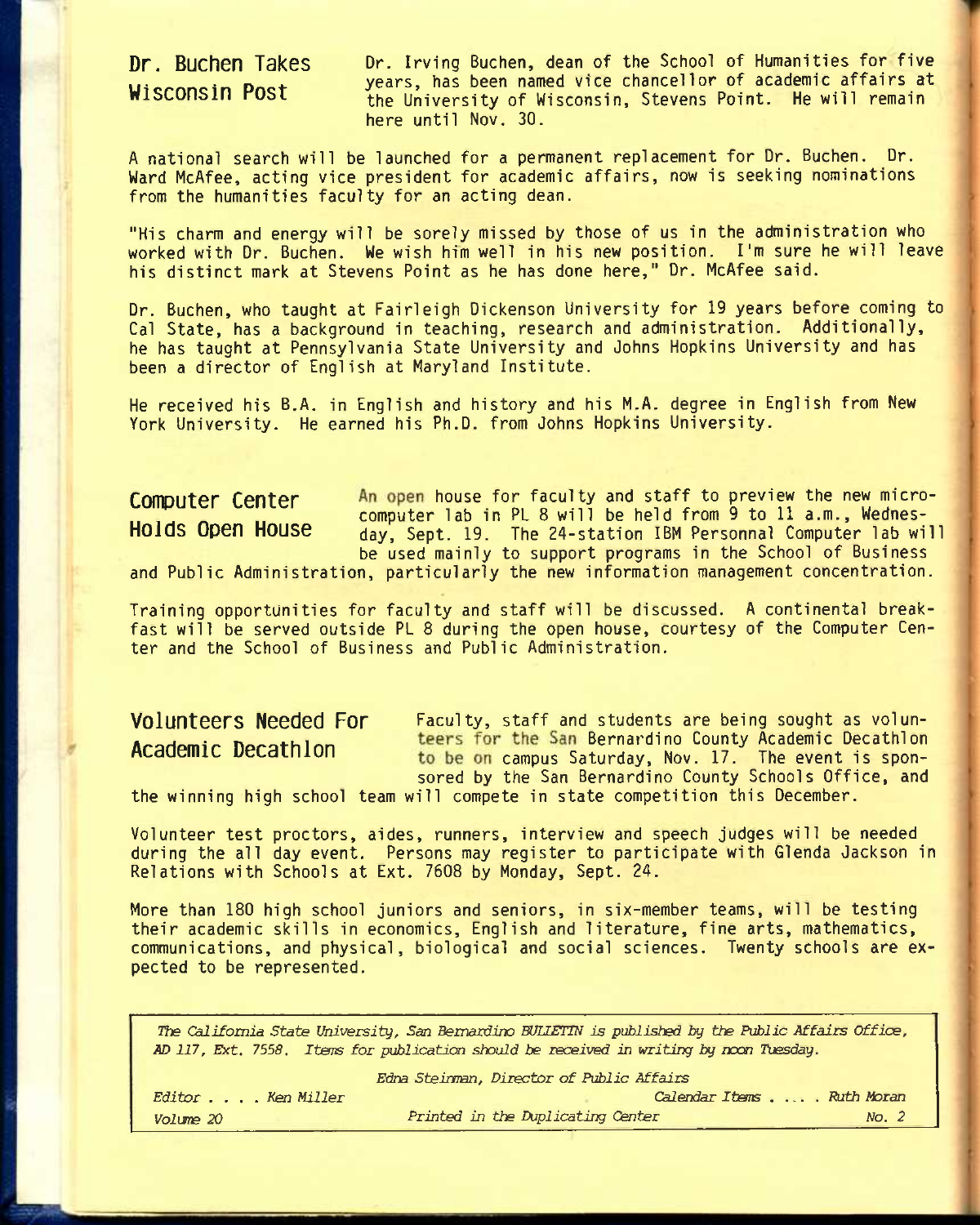# **Registration Phone Numbers Announced**

The usual telephones will be installed temporarily in the Physical Education and Recreation Building for offices involved in the registration process. The following offices will have phones in the gym during registration, Monday and Tuesday, Sept. 17 and 18, and late registration on Wednesday afternoon, Sept. 19.

| Academic Programs/Registrar | 7310  | Humanities                 | 7681. |
|-----------------------------|-------|----------------------------|-------|
| Bursar                      | 7505  | Natural Sciences           | 7650  |
| Business and Public Admin.  | 7701  | Social and Behavioral Sci. | 7620  |
| Education                   | 7770. | Unit Validation            | 7303  |
| Financial Aid               | 7745  |                            |       |

Beginning with the first day of classes next Thursday, all administrators, faculty, staff and students must have their optical scan bar-coded labels, referred to'as zebra labels, in order to check out library books. **Library Patrons Must Have Zebra Bar Codes** 

The zebra label, affixed to the photo identification card, identifies each borrower to the system and is read by an optical scanning device (light pen) similar to those used in some supermarkets. Each book has a zebra label which identifies it to the new automated circulation system.

The system, part of the CSU Trustees' Library Development Program, was procured and financed by the CSU and is in operation now at all 19 campuses.

Prospective library patrons with questions should contact the Circulation Desk, Ext. 7334, said John Tibbals, head of patron services.

**Pool To Be Open** The swimming pool will be open for recreational swimming from This Weekend  $\frac{1-5}{1-5}$  p.m., Saturday and Sunday, Sept. 15-16. Entrance to the pool is through the south gate; the building will not be open. A life guard will be on duty.

Dr. Leonard Little Is **Dr. Leonard Little, senior lecturer in the Department** B . coolid diction is the Management at Queensland Institute of Technology,<br>Exchange Faculty that exchanged places with Dr. K. Michael Clarke (Adm has exchanged places with Dr. K. Michael Clarke (Administration) this fall.

Dr. Little, who has been with the Institute in Brisbane, Australia for 15 years, is a specialist in personnel and organizational behavior.

He has traded homes, vehicles and even faculty offices with Dr. Clarke, who is at the Brisbane campus for its fall semester. The two will return to their own homes during the Christmas holiday.

Dr. Little, a past national president of the Australian Institute of Personnel Management, hopes to make contact with the business community here and also to examine the operation of Cal State. He has been a consultant for many Australian business firms including the Australian Post (mail service) and Currigh Queensland Mining Ltd., a subsidiary of the Atlantic Richfield Co.

The CSU provided travel funds for Dr. Clarke. Both men will receive their regular salaries through their home campuses.